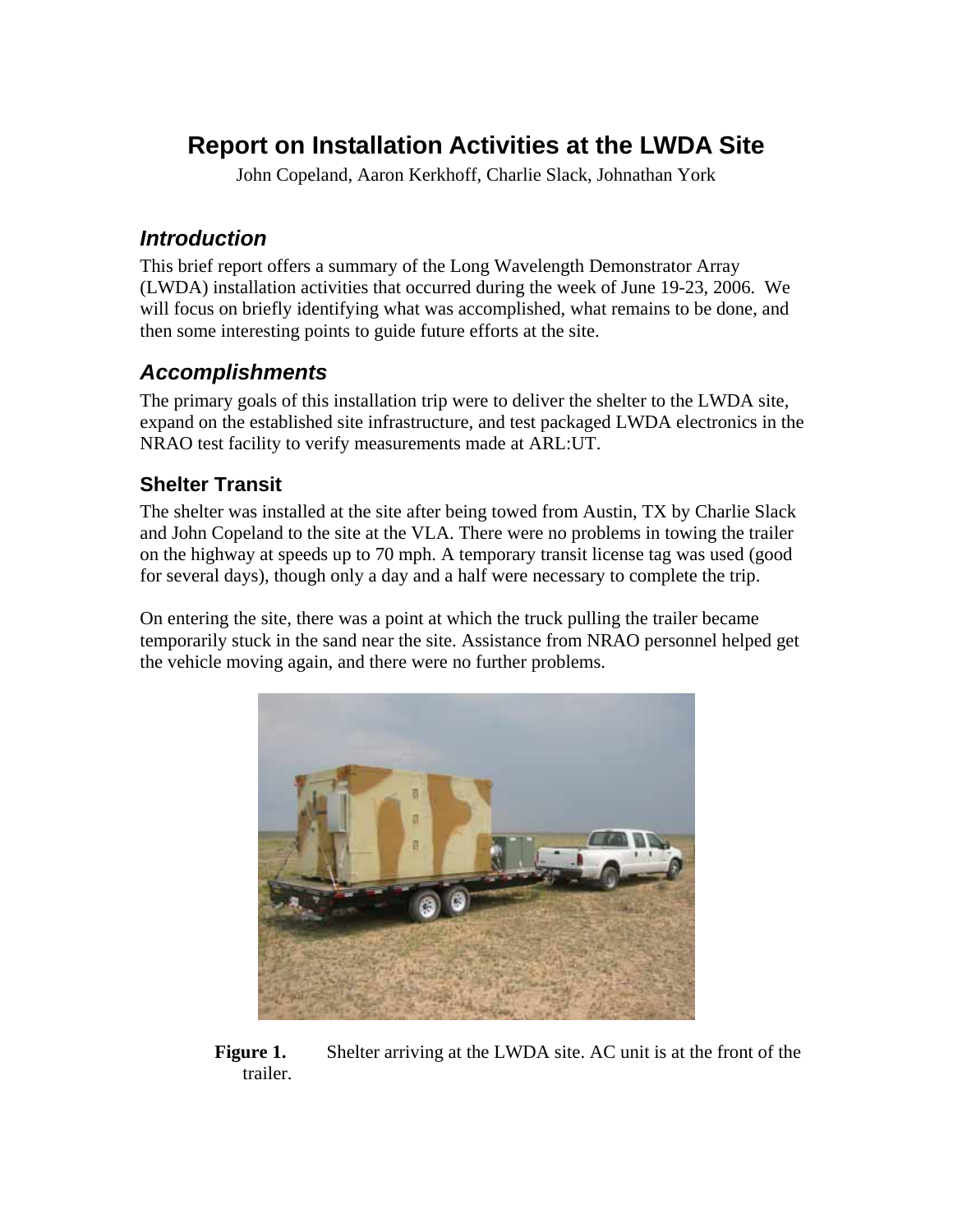### **Site Inspection**

We conducted an initial inspection of the site to identify any unexpected features, and to familiarize the team with the overall layout. There were no great surprises during this inspection.



**Figure 2.** Photos showing the array and conduit runs that were previously installed.



**Figure 3.** Photo showing center of array marker on the left, and foundation blocks on the right.

# **Shelter Installation**

We installed the shelter at the site, mounting it on four of the five provided jacks and seated on four of the concrete pads procured and left at the site by Walter Gerstle of UNM. The fifth jack is the tongue jack, positioned in the triangular portion of the trailer frame. This jack was not used because it is close to two of the other jacks, and it is difficult to maintain an even weight distribution across all three.

The power cable was run from the trailer to the electrical junction box, and power connected to the shelter. We tested the shelter power systems, verified they were working, and proceeded to use them during the remaining portion of the installation. The AC unit was connected to power is working. It is controlled by a thermostat in the shelter. When we departed, the termostat was left at a setting of  $80^{\circ}$ F.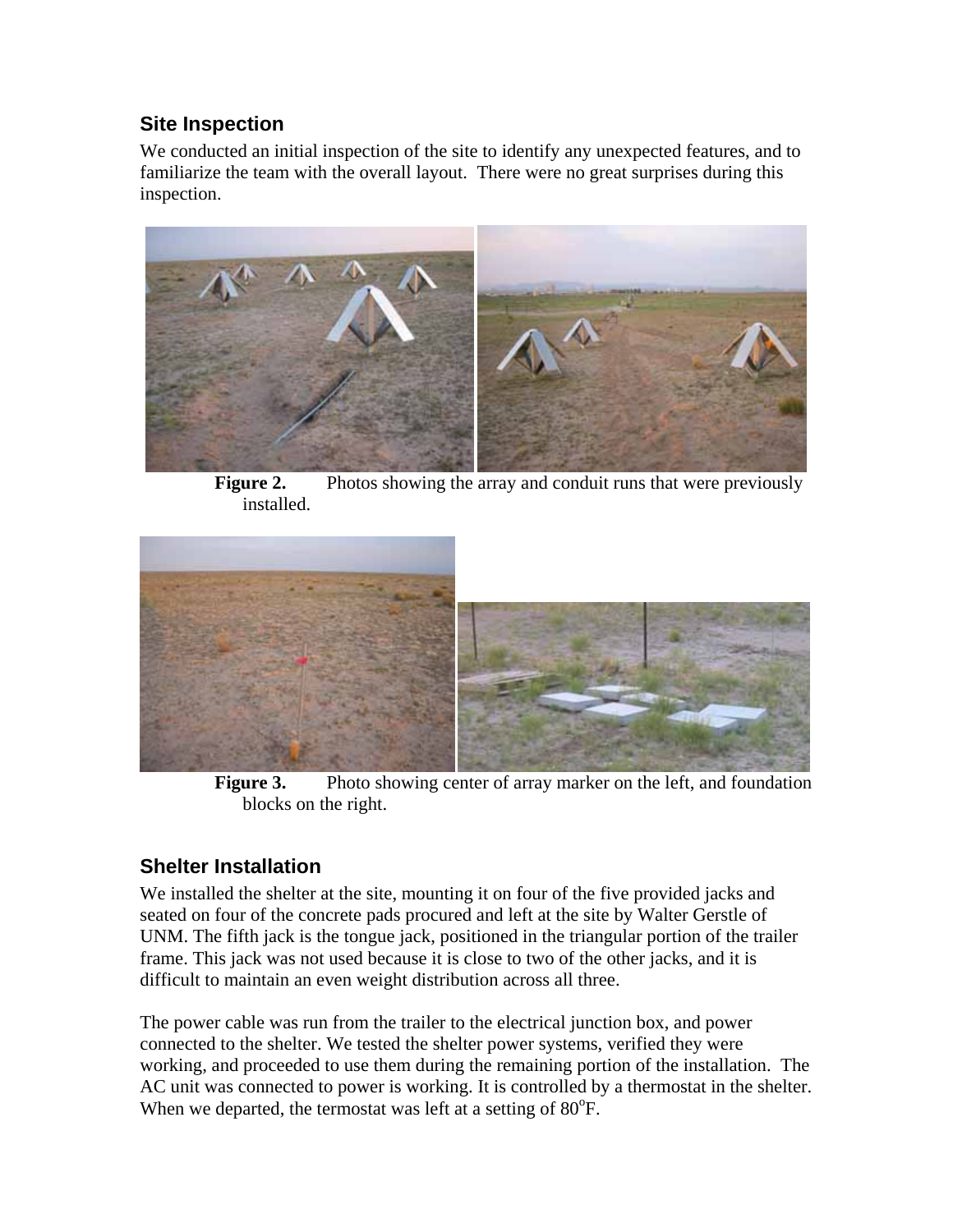We had intended to install an external light fixture to the shelter. However, the site light located at the junction box illuminates the external stairs to the shelter, and the shelter mounted light fixture was not needed immediately. A revised location for this light will be determined and it will be installed on a subsequent visit.

The network connection will be discussed in a following paragraph.



Figure 4. Photos of the shelter installation. Clockwise from top: positioning the shelter, concrete pad for the shelter jacks, the lights illuminating front of the shelter, and the final shelter location with the junction box at right.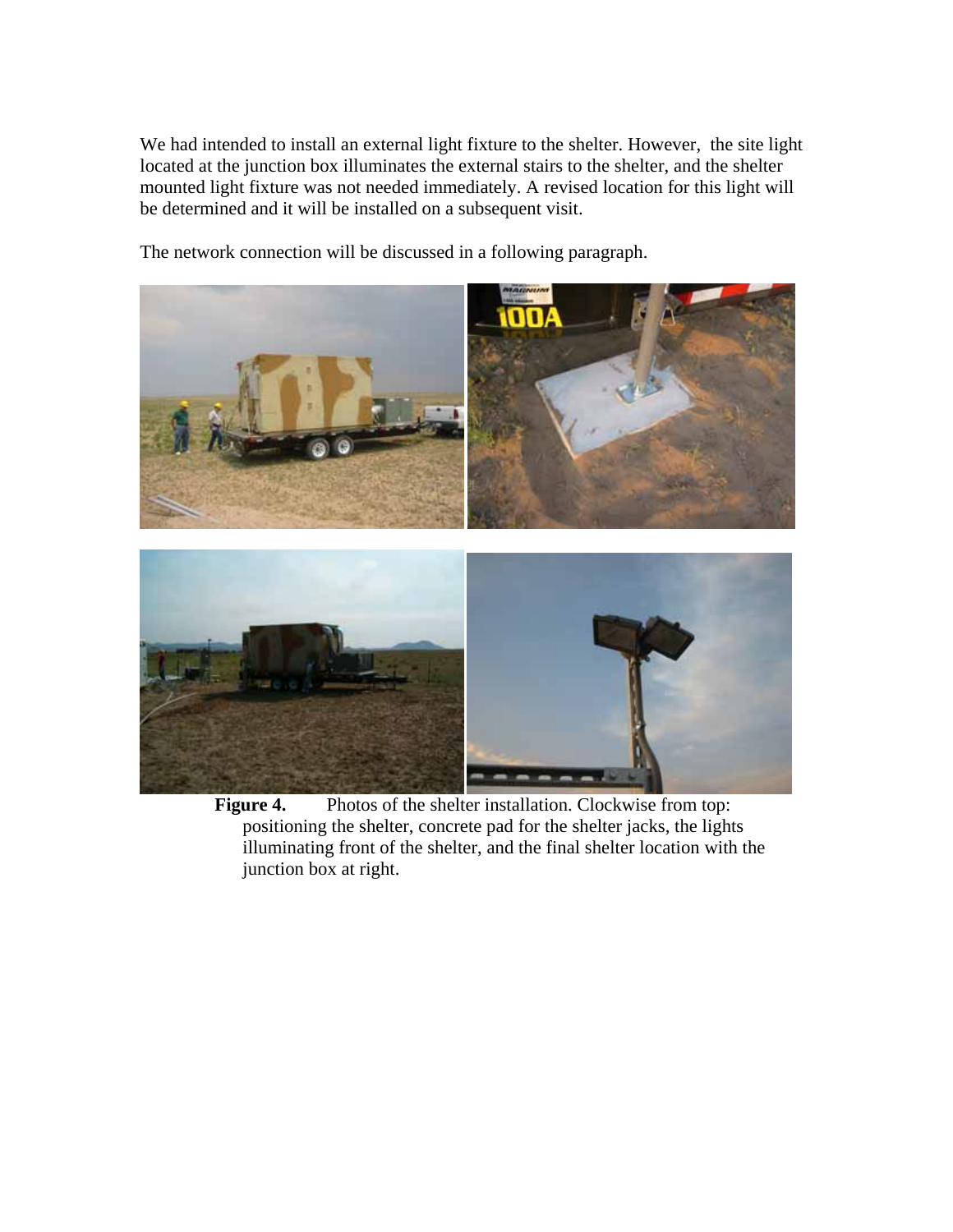## **Fiber and Network Connections.**

The fiber patch cord running from the shelter to the junction box was installed. NRAO had replaced the junction box previously installed with a better junction box. This box had a penetration cut in it which was too large for the conduit NRAO uses, but which worked for the LWDA conduit.

The NRAO fiber in the box was not terminated in connectors, and so could not be connected to the LWDA patch cord. As it turned out, further testing of this link by NRAO staff indicated a problem on the line that they installed. On Friday, NRAO staff were continuing to troubleshoot the problem.



**Figure 5.** Photos showing the installation of the fiber conduit from junction box to shelter.

## **Conduit Installation for Antenna Cables**

The intended goal here was to complete the conduit installation begun by Walter Gerstle and Greg Taylor of UNM. However, it was decided to revise the original conduit installation to account for two factors.

- 1. A slightly different location of the shelter was used than originally indicated in site drawings that were provided to UNM.
- 2. The conduits that had been installed did not penetrate the collector box at right angles to the sides, making the sealing of the penetrations against water difficult.

Revisions to the conduit took a considerable part of the week, and this suggests that in the future more detailed drawings and planning are required for this work. Conduit runs were completed for all antennas and the incoming fiber.

We attempted, but failed, to install the trailer tie-down hardware which would anchor the shelter in a serious wind storm. It was not possible to drive the large anchoring screws into the ground with the manual equipment available. We may want to investigate having a contractor take care of this for us (a contractor with the requiste power tools!).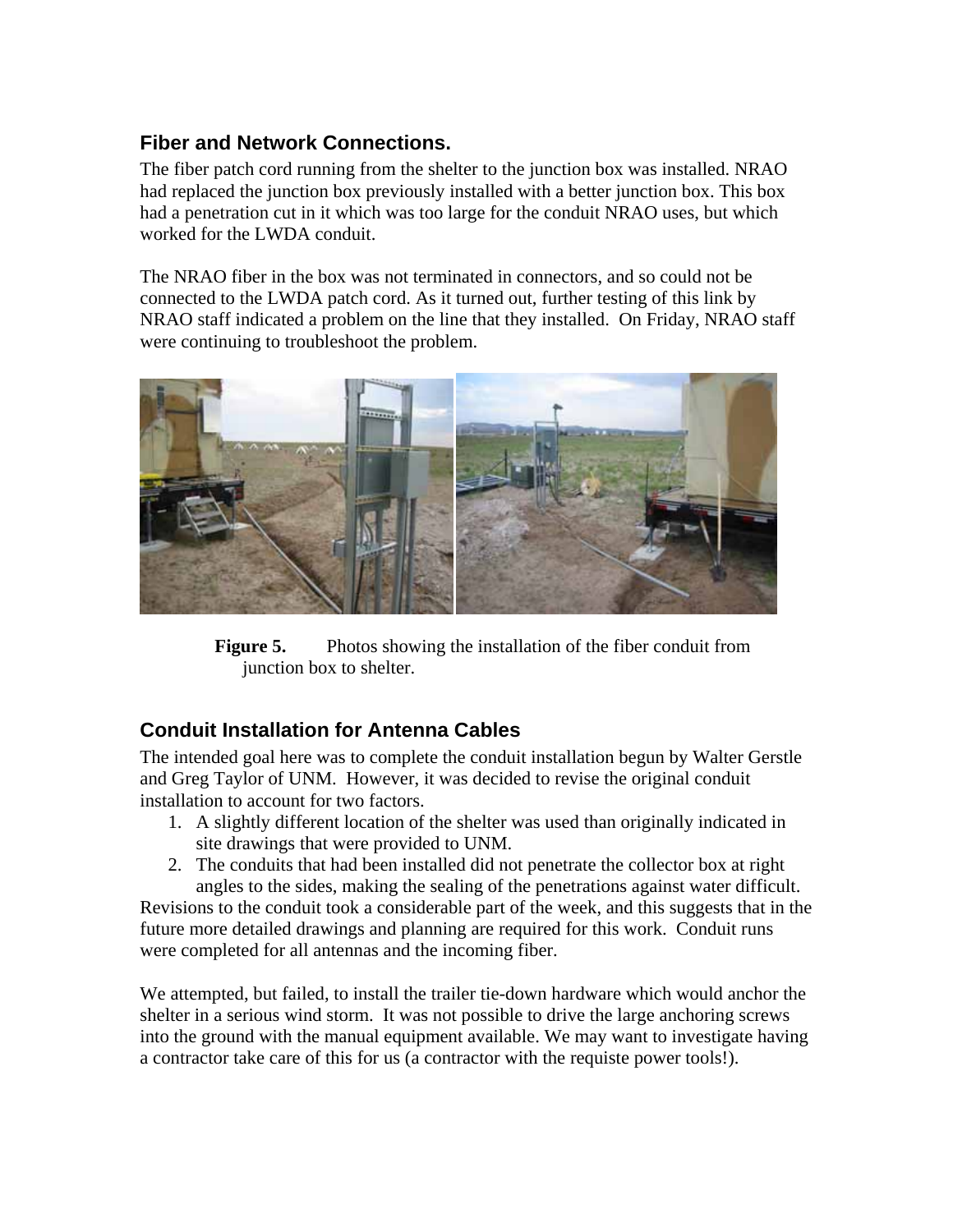It is useful to note that the temporary solution of sealing the ends of the (incomplete) conduit with duct tape worked well. No local residents had taken up occupancy in these desireable pieces of real estate.



**Figure 6.** Photos showing the relocation of the two 2" conduit lines from the collector box at the array edge to fit the actual shelter location.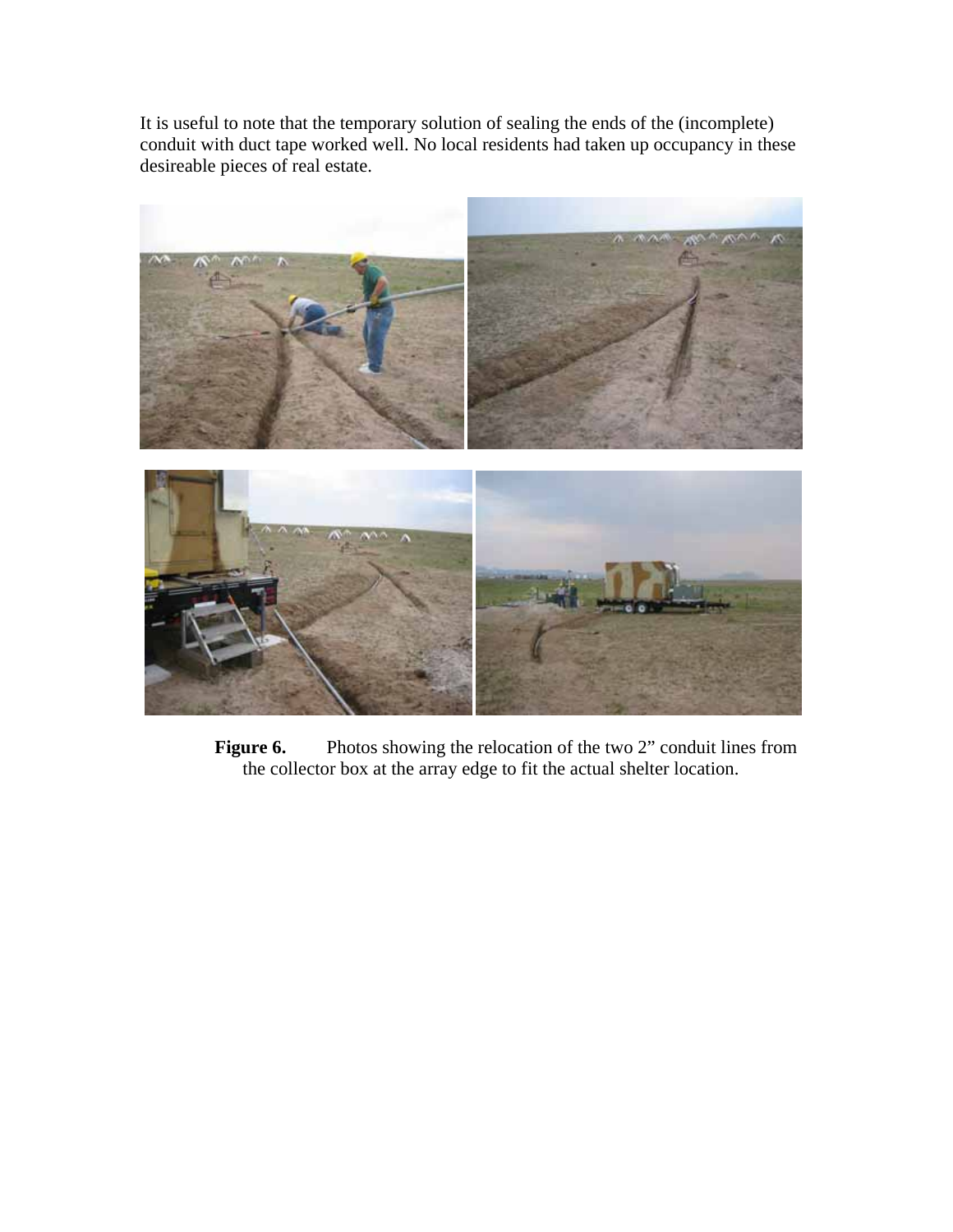

Figure 7. Top photo shows completed antenna and fiber conduit running to shelter patch panel. Bottom photo shows detail of the conduit meeting the patch panel, as well as one of the shelter tie-downs.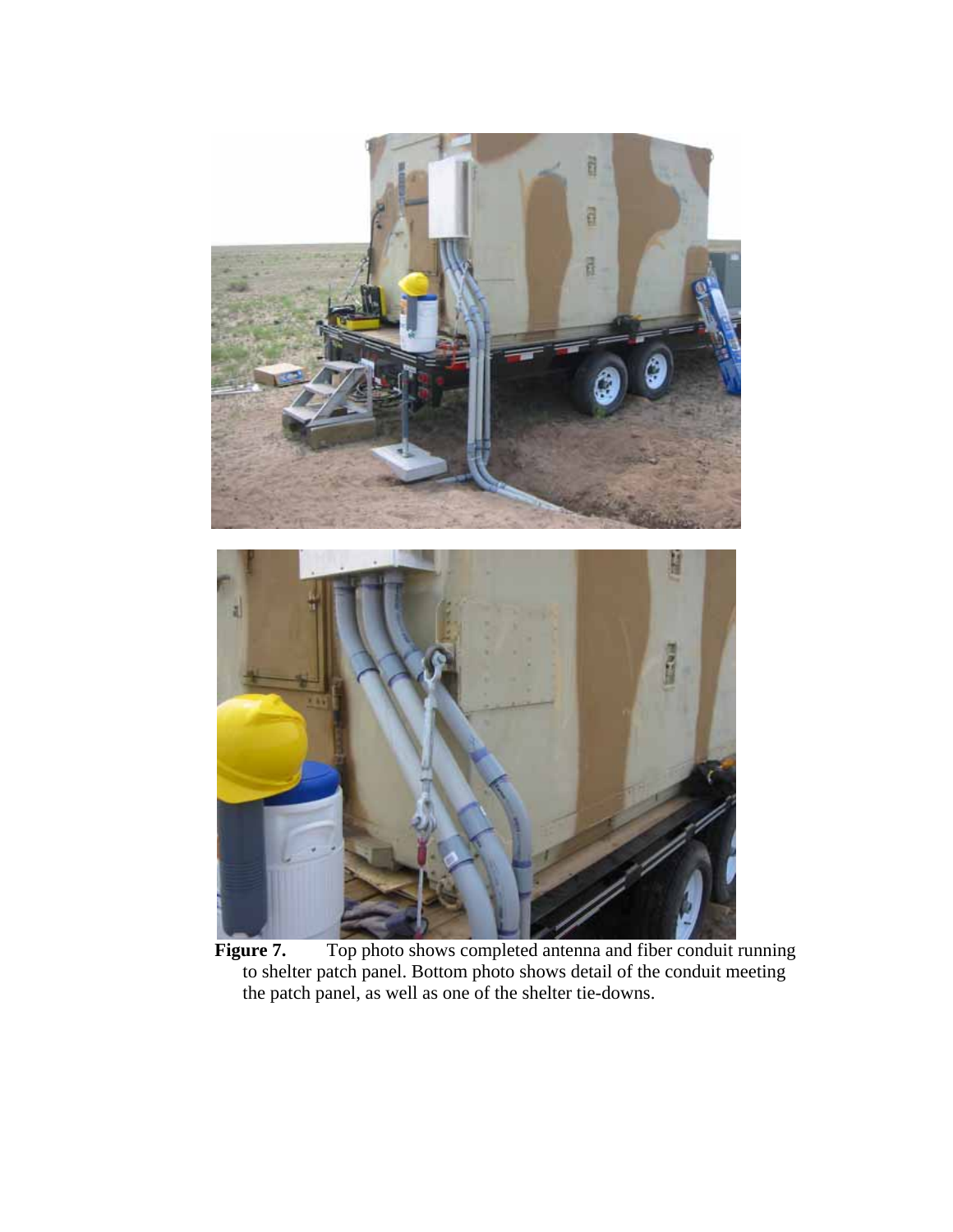

**Figure 8.** Clockwise from top left: 1) flexible conduit attached to antenna mast, 2) trenching for the final connection to the antennas, 3) looking out from the shelter to the completed (but filled) runs, and 4) a completed, unburied section, of the flexible conduit running to an antenna

#### **Cables, Baluns and Lightning arrestors**

We successfully installed LMR-240 cable between all 16 antennas and the shelter. This required running two cables through the installed conduits, and then attaching connectors to the cables. At the antennas, these cables were tied to lightning arrestors. Short pieces of pre-fabricated cable were used to run from the lightning arrestor to the balun. We performed some basic checks to ensure that all installed cables were properly built (i.e. not shorted). We installed the baluns at each of the 16 antennas and these were connected to the incoming cables.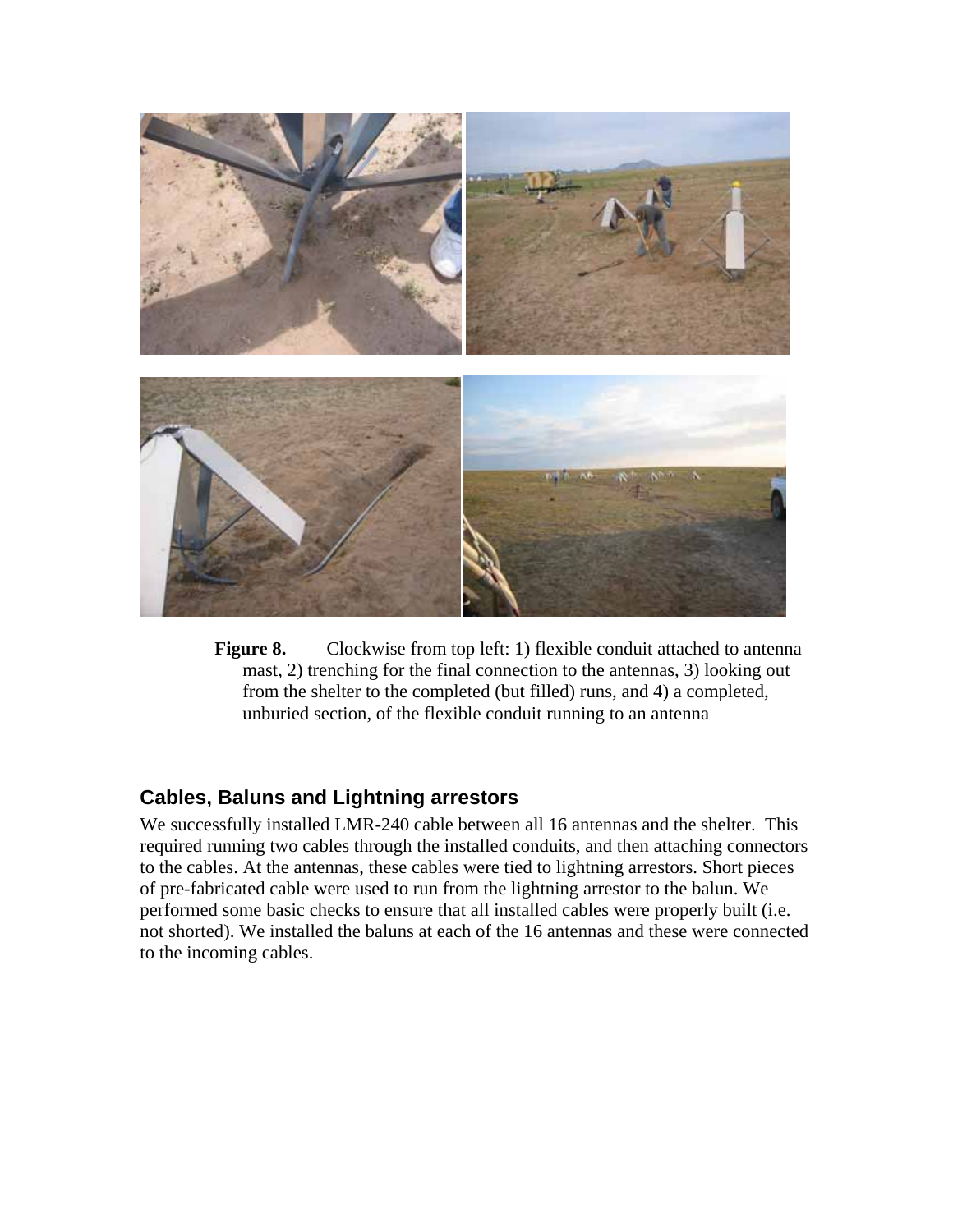

**Figure 9.** Photos of the incoming antenna cables at the shelter. Fiber is the yellow cable on the right of the bottom photo.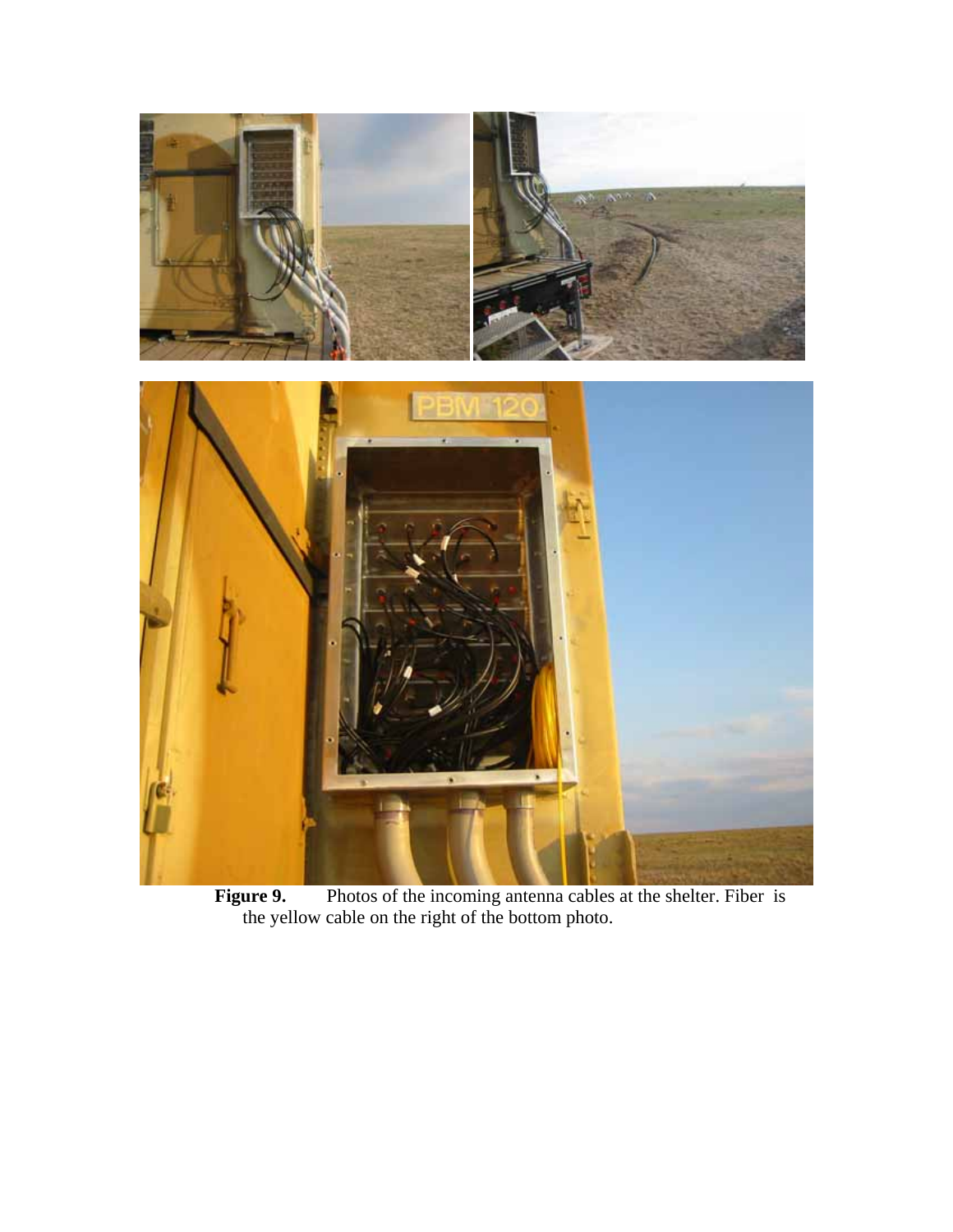

**Figure 10.** Photo showing an installed balun.

#### **Data Collection on Wednesday**

On Wednesday during the VLA maintenance period, we setup the North-South dipoles on antenna stands #9 and #10 for data collection. The two antennas were temporarily wired using coaxial cable strung along the ground through spare connectors on the shelter to a sealed NEMA box containing the receive chain. The receive chain hardware and software was nearly identical to that used on the May 24, 2006 trip to Palmetto State Park. The two antennas were calibrated for both amplitude and noise figure using a noise source. Following calibration, data was taken for nearly 8 hours, and includes both power measurements entire over the 60-88 MHz band and 5 second snapshots of the 73.0-74.6 MHz astronomy band taken approximately every 3 minutes. Additional longer data collections were taken at other frequencies of interest. This data will be made available to anyone with an interest in it.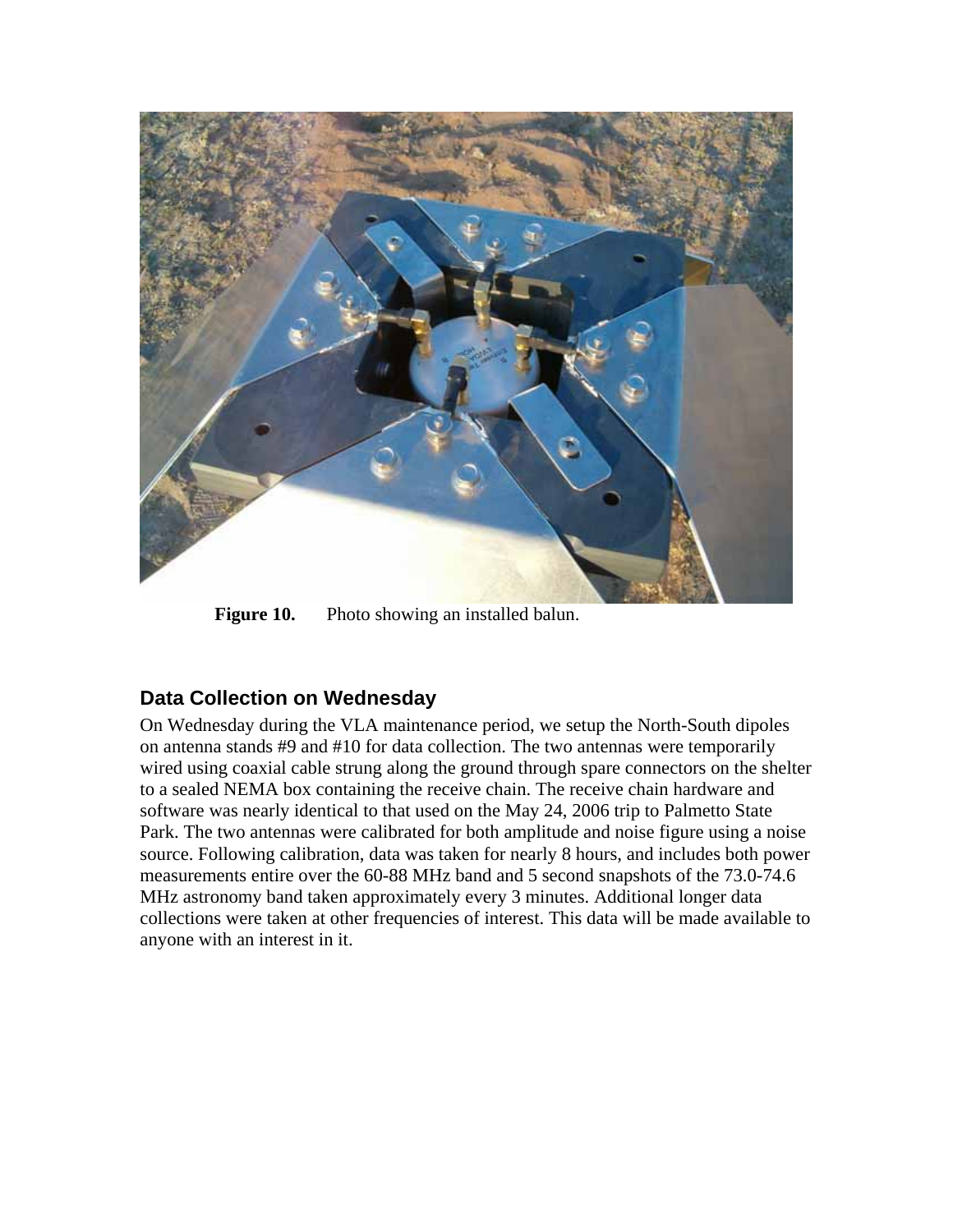

Figure 11. Measured and simulated sky noise results. The measured values were taken at the LWDA site with the LWDA receive chain.



Measured and Predicted Diurnal Power Variation<br>(best gain fit)

**Figure 12.** Measured sky noise in quiet bands as a function of time. A frequency-dependent gain adjustment (of 29% at 73.4 MHz) has been applied to the measured results. No attempt was made to eliminate RFI from the raw data.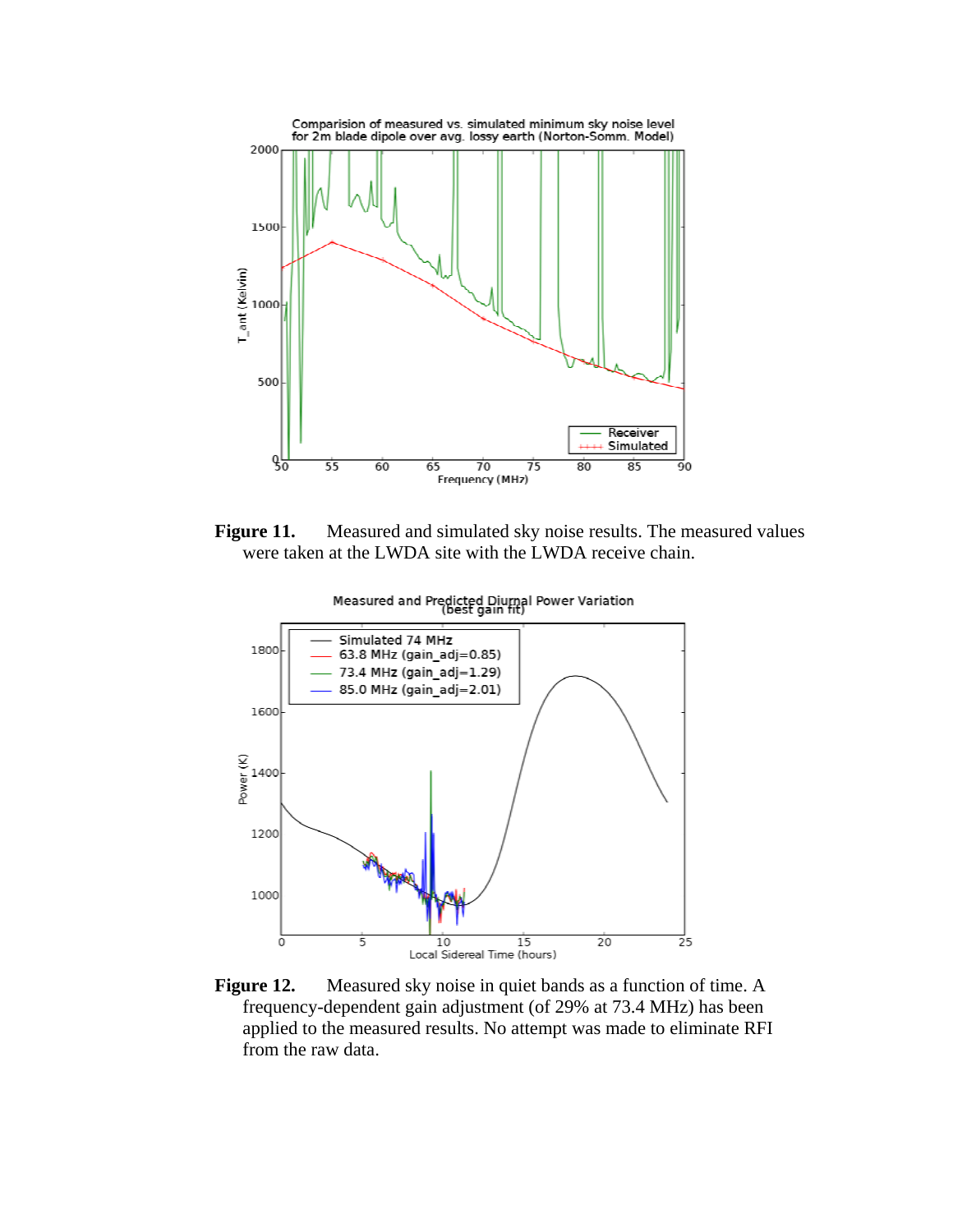## **RF Emissions Testing**

During the early part of the week, we performed a limited amount of emissions testing on LWDA electronics using NRAO's reverberation chamber at the VLA. Our focus was to verify previous emissions measurements made at ARL of a full LWDA receive chain. The components in the setup consisted of two Minicircuits ZKL-2R7 gain blocks (one for each channel), two ARL SGS variable gain blocks, and near final versions of the receiver and adder connected together inside a highly shielded NEMA enclosure; all individual circuit boards were placed inside final or near-final versions of the board enclosures.

We measured emissions of the receive chain by performing measurements with the NEMA enclosure lid open. A second set of measurements, made with the lid close, will provide us with an estimate of te the shielding provided by the enclosure. Initial results suggest that RF emissions of the receive chain, as measured in the NRAO chamber, largely agreed with those taken at ARL. This allows us to form a reasonable estimate of the emissions that should be expected from the full deployment of 16 receive chains, which in turn will guide development over the next few weeks of the rack enclosures which will house these components.

One interesting point we encountered during these measurements was that we needed to follow a somewhat different measurement procedure than NRAO typically uses to measure emissions from their equipment. LWDA electronics emissions are dominated by clock harmonics, which required us to employ narrower spectrum analyzer sweep spans and wider resolution bandwidths than is typically used in order to capture the full power of the harmonics. We will need to coordinate with Ylva Pihlstrom and Dan Merteley of NRAO to determine measurement settings that will be used in the future to measure LWDA equipment. Very limited measurements were also made in the chamber with a laptop connected to the receive chain. Though wideband noise was emitted by the computer, it was not terribly strong. No attempt was made, however, to find clock harmonics emitted by the device, which may be much higher in power than the wideband noise.

We are planning to analyze the data collected in these measurements and the results will be provided in a more extensive writeup next week. In addition, the raw data files will be provided to Ylva Pihlstrom and Dan Mertely so that they can perform an independent analysis.

## **Open Items**

The following items remain open and need to be completed in the near future.

- 1. The trailer tie downs need to be installed.
- 2. A new location for the shelter light needs to be identified and installation needs to be completed.
- 3. NRAO needs to complete work on resolving fiber connection problem.
- 4. NRAO fiber needs to be mated to the patch cord currently installed to the junction box.